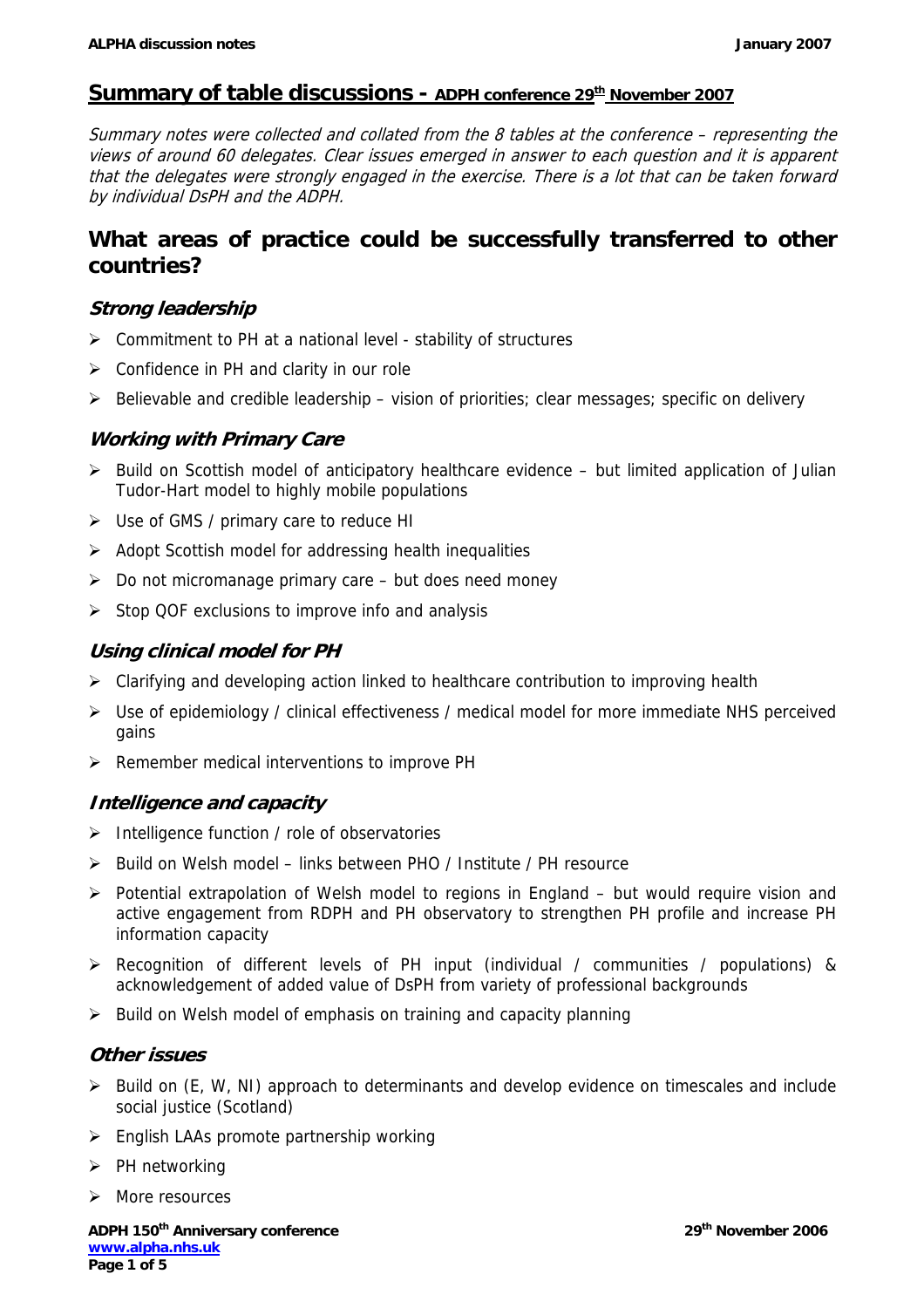# **How can DsPH & ADPH support the implementation of this?**

## **ADPH support for networking**

- $\triangleright$  Opportunity to share what others are doing
- $\triangleright$  Share good practice spearheads that work etc key success factors
- $\triangleright$  Network to improve evidence of effectiveness
- $\triangleright$  Help each other stable parts to help unstable; support to CMOs from the front-line

## **ADPH national lobbying**

- ¾ Help DsPH in PR work by linking to partner organisations (ADSS etc)
- $\triangleright$  Help to generate emotional support for PH (like environment) public and media
- ¾ Apply pressure to ensure support for existing single-handed DsPH
- $\triangleright$  ADPH could facilitate discussions on: GPs with specialist interest in PH; sub-specialisms in PH; PH networks; leadership in new world

### **Focus agenda**

- $\triangleright$  Focus on clear agenda help DsPH when they get distracted back at the ranch
- $\geq 10$  High Impact Changes for PH
- $\triangleright$  Get behind alcohol issue
- $\triangleright$  Need for good economic modelling between PH programmes and outcomes with potential savings over time

### **Support for building capacity and capability**

- $\triangleright$  Build capacity arguments to promote commitment to PH at all levels
- ¾ Mismatch between expectation of DsPH / PH teams and capacity for PH delivery
- $\triangleright$  Transparent model for succession planning & development of specialist and practitioner level as well as DPH and Consultant
- ¾ Develop specifications for commissioners to develop PH in the delivery of Children's and Adult services

### **Local and regional action**

- $\triangleright$  Greater emphasis on longer-term PH issues
- $\triangleright$  Get agreed regional priorities (LAA linked)
- $\triangleright$  Locally meet most important people for influencing
- ¾ Role of local leadership to support transfer of learning / experience to avoid duplication of effort (essential function of RDPH) – recognising potential conflict in performance management role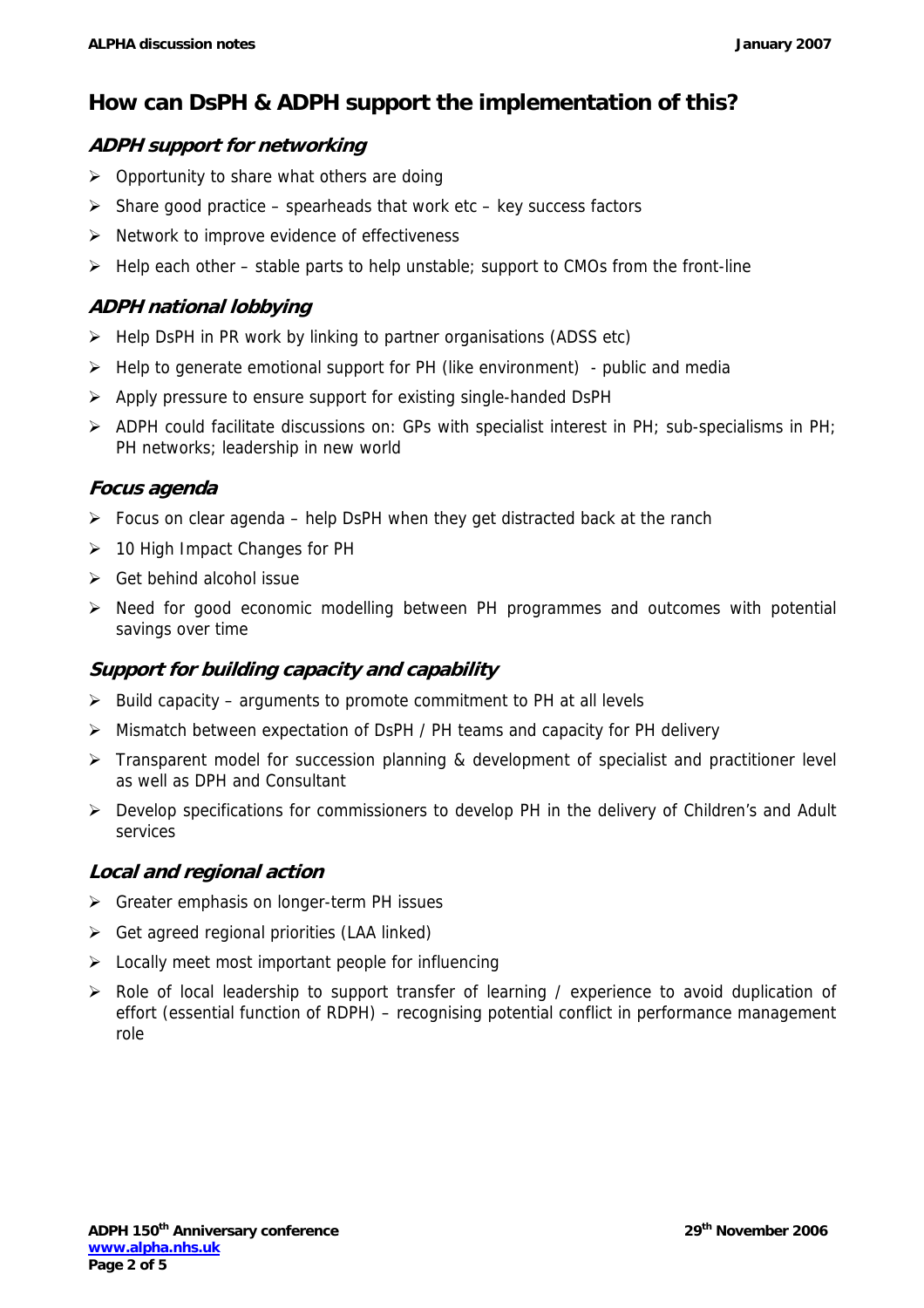# **What are the three biggest opportunities provided by working with LAs?**

# **Leadership role in LA**

- $\triangleright$  LA platform to be part of civic leadership, contributing to strategic planning from the outset
- ¾ On-site for key relationships eg with CEO; triumvirate (DPH, DSS, DCS); exec position
- $\triangleright$  Joint accountabilities and objectives facilitate and legitimise dialogue and role
- $\triangleright$  Influencing overview and scrutiny

# **Taking forward health improvement & wider determinants agenda**

- $\triangleright$  LAA provides opportunities for resource and shaping existing resources to deliver services (4)
- $\triangleright$  Forum for sharing, driving and linking to wider determinants of health (2)
- $\triangleright$  Health and well-being partnership duties to underpin LSPs
- $\triangleright$  Can link sustainability and regeneration agenda with PH
- $\triangleright$  Harnessing all health improvement resources shared priorities eg alcohol; smoke-free

# **Other joint working**

- $\triangleright$  Being bridge between LA and PCT and using that link to develop PH
- $\triangleright$  Joint intelligence eg healthcare for older people
- $\triangleright$  Flu planning etc real partnership issues

# **Contributing Public Health perspective**

- $\triangleright$  Develop role of advocacy and understanding of PH perspective explain health agenda
- $\triangleright$  Contributing PH perspective to LA led bids and programmes

# **How can DsPH (and ADPH) exploit these to the full?**

### **Structure**

 $\triangleright$  LAs share costs equally – DPH integral part of both CC and PCT teams – if not it is an issue

# **Using position**

- $\triangleright$  Being more strategic so can influence eg be integral to planning; lead to co-ordinate action
- $\triangleright$  Link expectations of LA as part of overall approach to improve health
- ¾ Ensure PCT planning reflects requirements of community planning

# **Ways of working**

- $\triangleright$  Be useful and responsive
- $\triangleright$  Matrix working
- $\triangleright$  Delegation

### **ADPH**

- $\triangleright$  ADPH to work with LGA behind scenes and publicly
- ¾ ADPH to develop tools / frameworks for joint needs assessment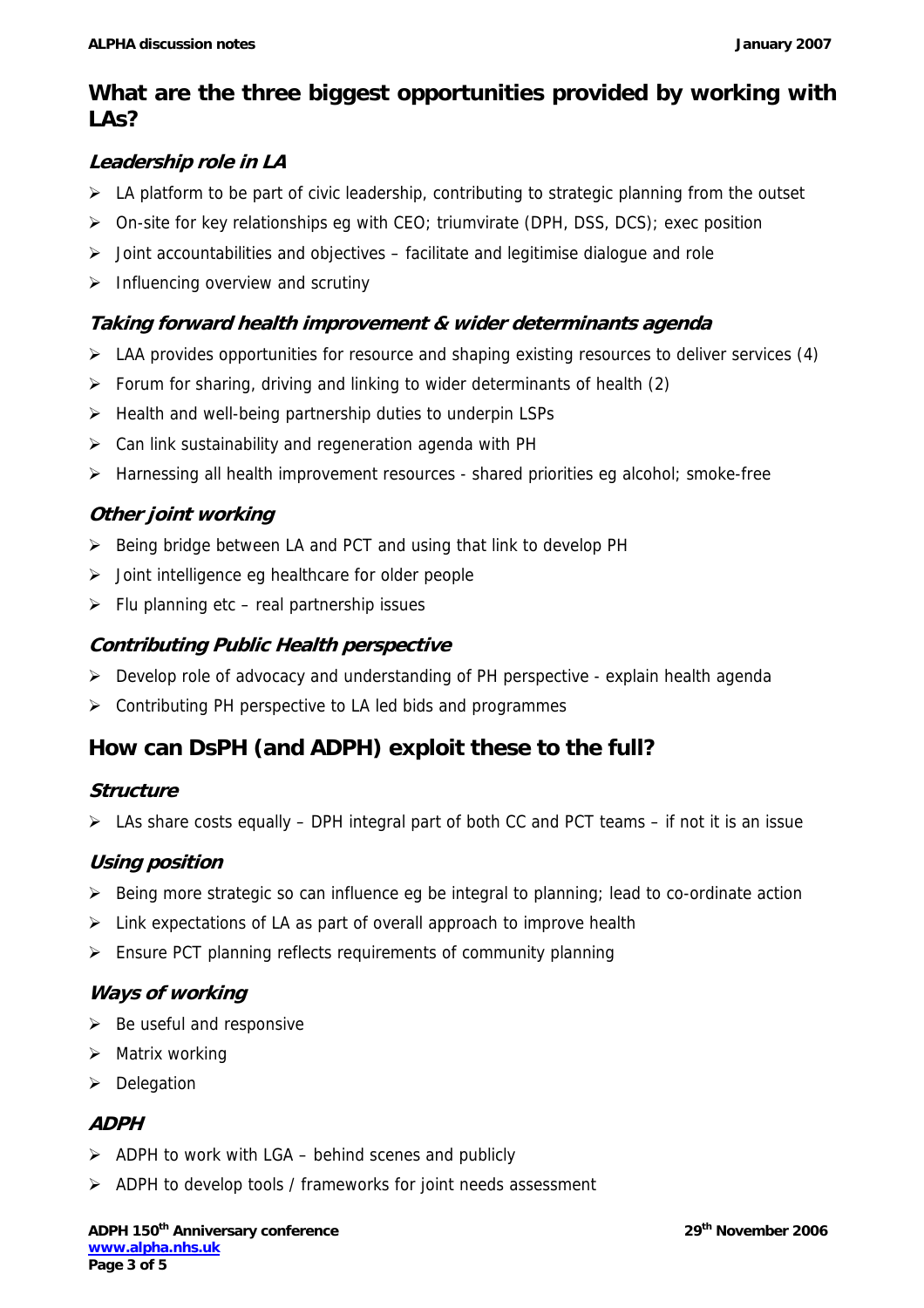# **What are the three major challenges?**

#### **Status and governance**

- ¾ Getting LA CEO and Council to recognise status of DPH
- ¾ Differential models, reporting chains, accountabilities geographically (2)
- $\triangleright$  Not to let structure get in the way
- $\triangleright$  Two tier authorities
- $\triangleright$  Statutory functions seem to come in at county level not necessarily reflecting division of responsibilities between councils or areas of influence / interest to public health
- $\triangleright$  Lack of local control and room for manoeuvre

## **Resources and skills**

- $\triangleright$  Resources
- $\triangleright$  Having staff who can do work and able to matrix work
- $\triangleright$  Skills base
- $\triangleright$  Personal time management / meeting issues
- $\triangleright$  Capacity if you don't have a strong team it is a problem
- $\triangleright$  Offices in 2 places

#### **Different cultures**

- $\triangleright$  Joint funding
- $\triangleright$  Joint performance management / indicators
- ¾ Inconsistent guidance / legislation about priorities
- $\triangleright$  Conflicting agendas and priorities
- $\triangleright$  Maturity of working relationship

#### **Political issues**

- $\triangleright$  Political hue and neutrality
- $\triangleright$  Members can be helpful in achieving outcomes but can also be negative (eg against local tobacco control policy)

#### **NHS pressures**

- ¾ Organisational changes which reduce local community decision making or separate primary care from community
- $\triangleright$  Expectations of achievement enormous

# **How can DsPH (and ADPH) successfully manage these?**

#### **Structure**

- $\triangleright$  Get LAs engaged in developing joint appointments
- $\triangleright$  Negotiate with LA to give clarity of tasks
- $\triangleright$  Break into established management structure